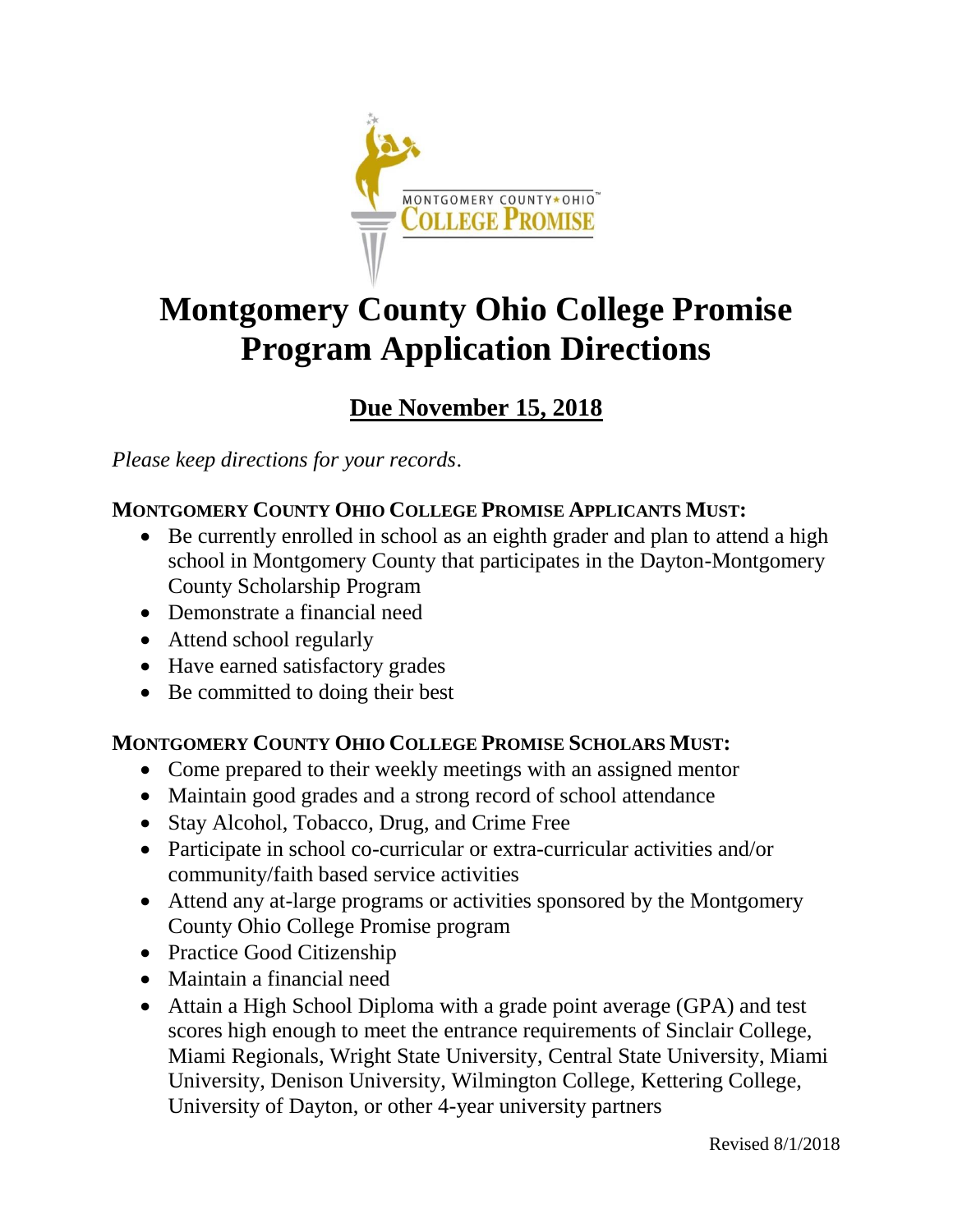### **MONTGOMERY COUNTY OHIO COLLEGE PROMISE SCHOLARS RECEIVE:**

## **A Mentor**

An Adult Mentor will be assigned to each scholar. Mentors will assist and encourage the scholar to reach their full potential. The mentor and the scholar will meet weekly during the school day at the scholar's school.

## **A Scholarship**

A full 3-year tuition, fees, and books scholarship to Sinclair Community College or the Miami Regionals and the opportunity to earn a 2-year tuition, fees, books and residency scholarship to Wright State University, Central State University, Miami University or an opportunity (on a limited basis) to earn a 4-year tuition, fees, books, and residency scholarship to Denison University, Kettering College, the University of Dayton, or Xavier University.

Agreements with partner colleges and universities put some limitations on book allotment and residency availability. Our goal is that students will be able to attend a partner college or university debt free or with limited debt. Students and college/university partners will begin finalizing decisions about college choice during the student's senior year of high school.

#### **DIRECTIONS:**

All sections of the application must be completed and postmarked by **November 15, 2017**. Applications and attachments must be mailed or hand delivered (only the recommendation pages can be faxed). Mail or hand deliver the completed applications and all attachments to:

## **Montgomery County Ohio College Promise 40 N. Main Street, Suite 500 Dayton, Ohio 45423**

Students who are selected as finalists and their parent(s)/guardian(s) will be required to attend an interview with the selection committee in January.

Please call the Montgomery County Ohio College Promise office at 937-225-9922 or 937-225-9957 if you have any questions.

You can also visit [www.mcocp.org](http://www.mcocp.org/) or e-mail [pgill@mcocp.org](mailto:pgill@mcocp.org) or [jguanciale@mcocp.org](mailto:jguanciale@mcocp.org) for more information.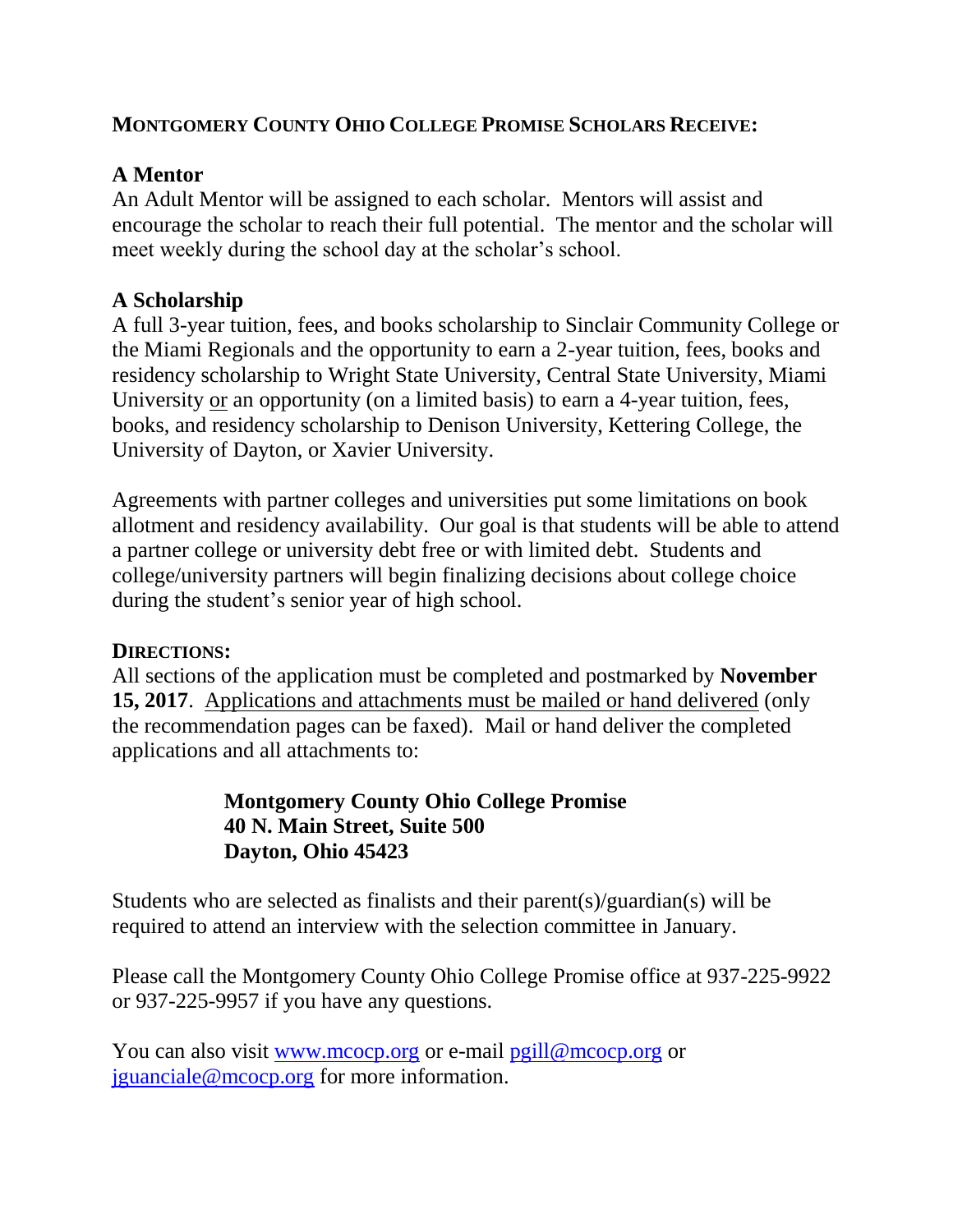# **Income Eligibility Guidelines for 2018**

| Household<br><b>Size</b>                     | <b>Annual</b> | <b>Monthly</b> | <b>Twice per</b><br><b>Month</b> | <b>Every Two</b><br><b>Weeks</b> | <b>Weekly</b> |
|----------------------------------------------|---------------|----------------|----------------------------------|----------------------------------|---------------|
| $\mathbf{1}$                                 | 22,459        | 1,872          | 936                              | 864                              | 432           |
| $\overline{2}$                               | 30,451        | 2,538          | 1,269                            | 1,172                            | 586           |
| 3                                            | 38,443        | 3,204          | 1,602                            | 1,479                            | 740           |
| $\overline{4}$                               | 46,435        | 3,870          | 1,935                            | 1,786                            | 893           |
| 5                                            | 54,427        | 4,436          | 2,268                            | 2,094                            | 1,047         |
| 6                                            | 62,419        | 5,202          | 2,601                            | 2,401                            | 1,201         |
| $\overline{7}$                               | 70,411        | 5,868          | 2,934                            | 2,709                            | 1,355         |
| 8                                            | 78,403        | 6,534          | 3,267                            | 3,016                            | 1,508         |
| For each<br>additional family<br>member, add | 7,992         | 666            | 333                              | 308                              | 154           |

To be eligible for the College Promise Scholarship you household income must fall below the amounts shown on the following chart:

\*Income Eligibility Guidelines Provided by the United States Department of Agriculture Food and Nutrition Service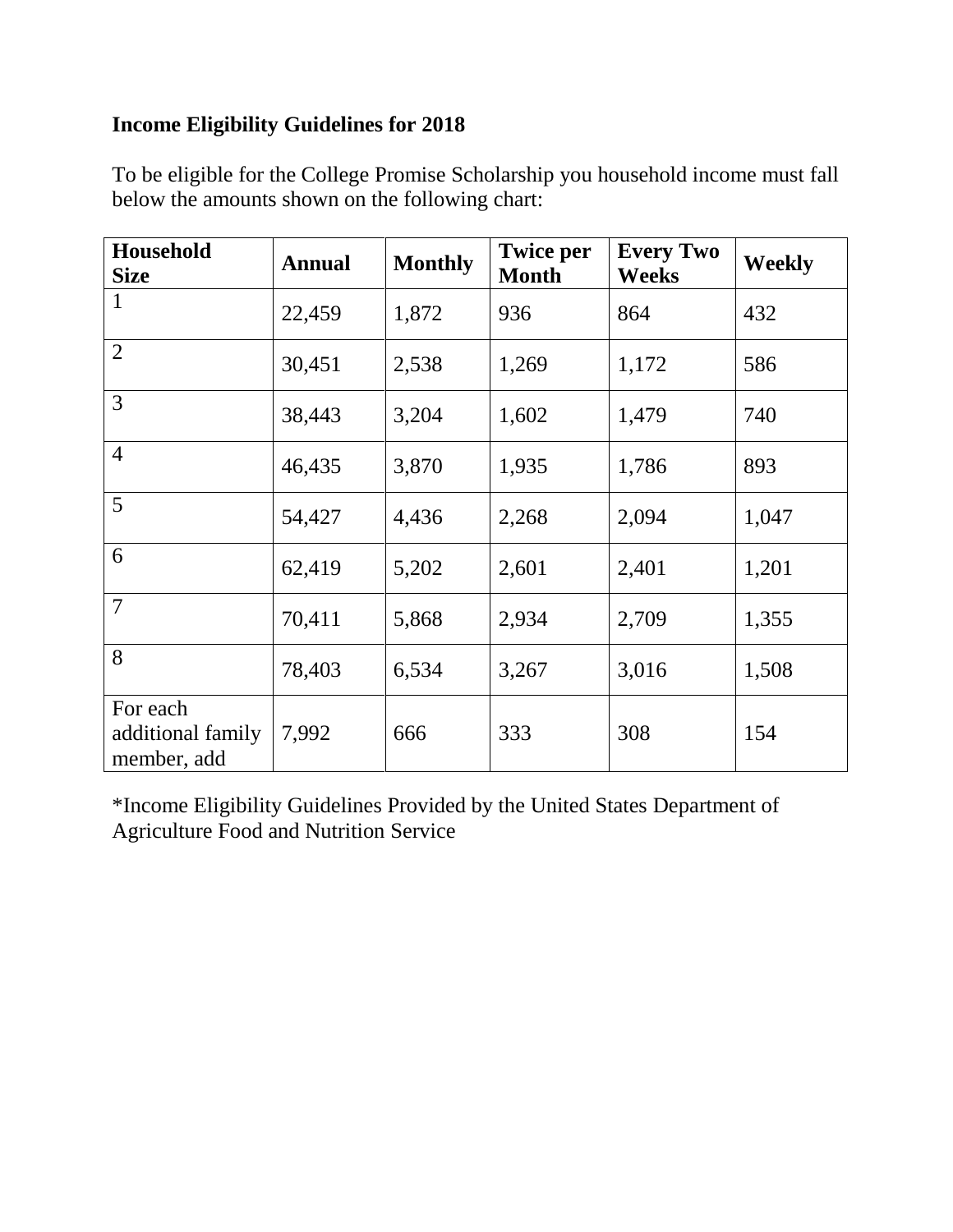# **College Promise Application Checklist**

Please review each section and ensure you have attached all the necessary documentation before mailing in your application. Late or incomplete applications will not be considered.

 $\checkmark$  **Section 1: Student Information** (p. 1)

#### **Section 2: Parent/Guardian Information** (p.9)

#### **ATTACHMENTS**

*Please ensure that you have provided all the necessary attachments*:

#### **Student Information**

(If you have difficulty obtaining these records, please contact your child's guidance counselor or the principal's office staff)

- $\circ$  6<sup>th</sup> and 7<sup>th</sup> Grade Report Cards (grades and attendance records)
- $5^{\text{th}}$ , 6<sup>th</sup>, and 7<sup>th</sup> AIR Testing Results
- o Achievement and Ability test results (if available)

#### **Responsibilities Contracts**

- o Signed Student Responsibilities Contract
- o Signed Parents/Guardians Responsibilities Contract

#### **Letters of Recommendation**

- o Teacher Recommendation Form
- o Additional Recommendation Form

#### **Employment Verification**

(If a one parent/guardian household, only attach one form)

- o Employment Verification Form (parent/guardian 1)
- o Employment Verification Form (parent/guardian 2)

#### **Income Information**

Attach to your application all of the following to establish proof of income for everyone in your household over the age of 18:

- o A copy of all 2017 Federal Income Tax Returns filed by any members of your household
- o Proof of SNAP (food stamp) eligibility for anyone in your household
- o Child Support Statements for anyone in your household
- o Proof of eligibility for TANF Funds for anyone in your household
- o Unemployment Benefits Statements for anyone in your household
- o Proof of Disability or Survivor Benefits for anyone in your household
- o Any other items which can be used to verify your household's income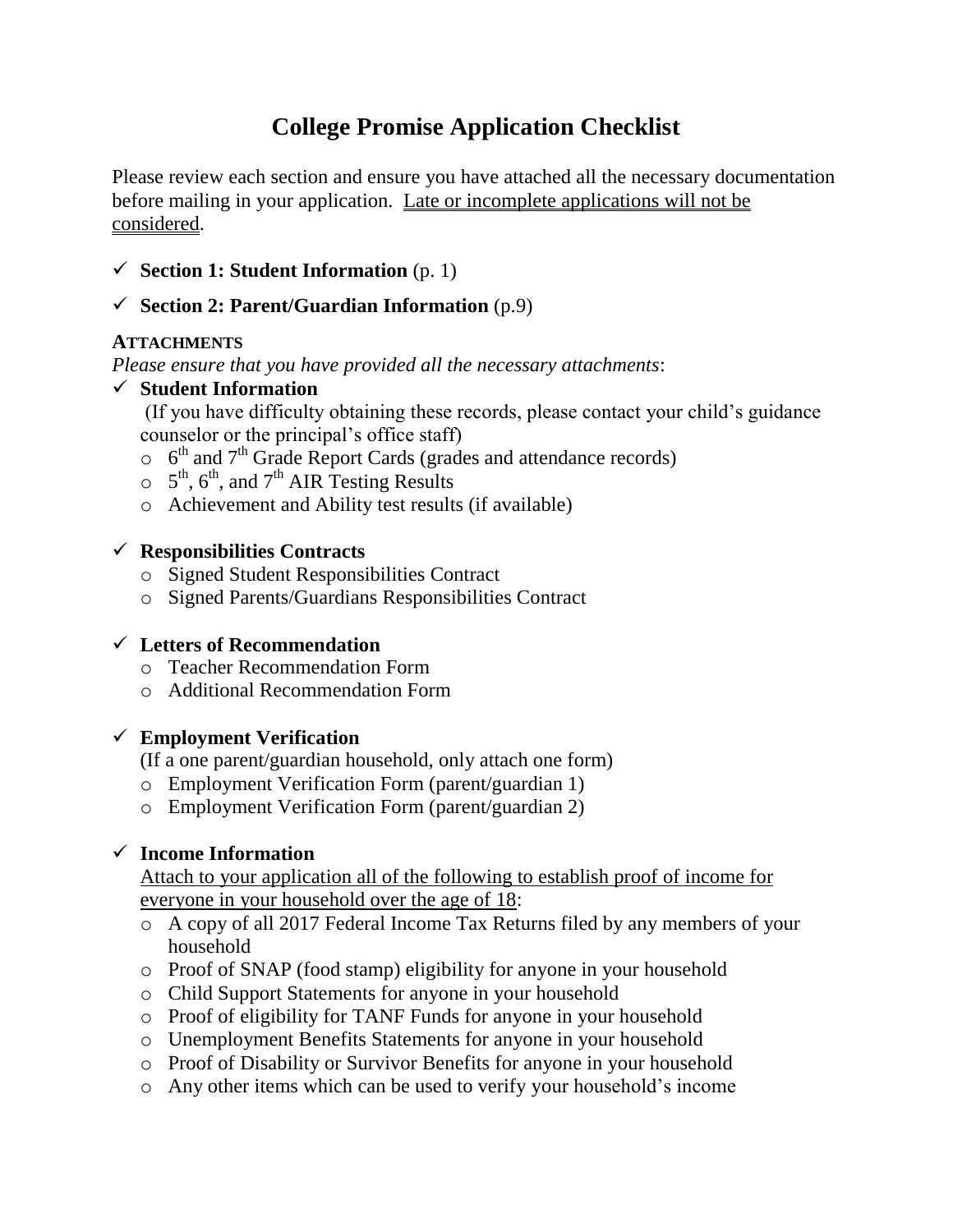

# **Montgomery County Ohio College Promise Program Application**

| Guidance Counselor Email: Campain Counter and Counselor Email: |
|----------------------------------------------------------------|
|                                                                |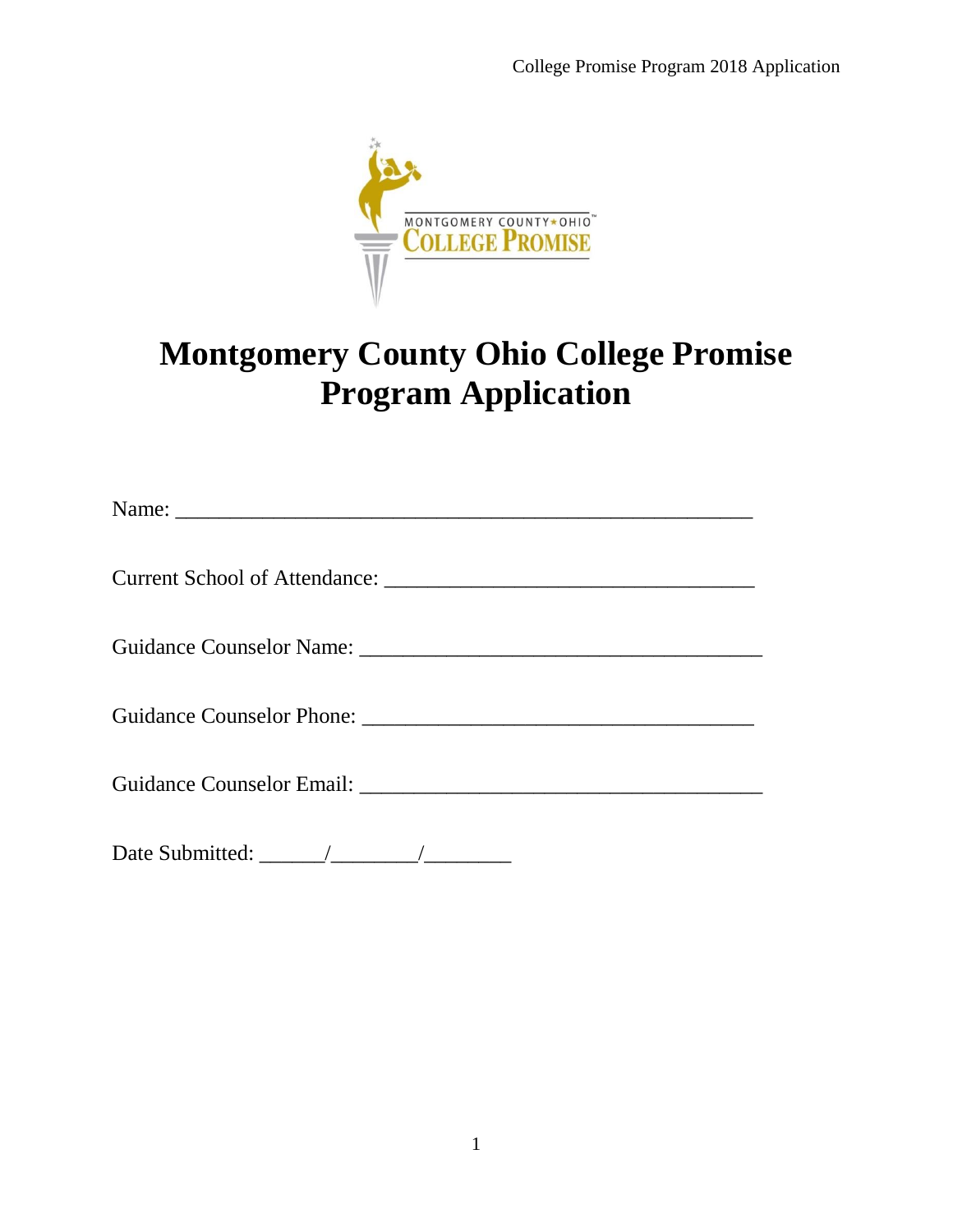# **SECTION 1: STUDENT INFORMATION**

# **Personal Information**

|                                                   | First | Middle                                                 | Last                                                                                    |
|---------------------------------------------------|-------|--------------------------------------------------------|-----------------------------------------------------------------------------------------|
|                                                   |       |                                                        |                                                                                         |
|                                                   |       |                                                        |                                                                                         |
|                                                   |       |                                                        |                                                                                         |
| City                                              | Zip   |                                                        |                                                                                         |
|                                                   |       |                                                        |                                                                                         |
|                                                   |       |                                                        |                                                                                         |
|                                                   |       | Do you speak any other languages? $\Box$ Yes $\Box$ No |                                                                                         |
|                                                   |       |                                                        |                                                                                         |
|                                                   |       |                                                        | If selected for an interview, will you/parent/guardian need a translator? Yes $\Box$ No |
|                                                   |       |                                                        |                                                                                         |
| school? $\Box$ Yes $\Box$ No                      |       |                                                        | Have you ever been suspended (in school or out of school) or expelled from              |
|                                                   |       |                                                        |                                                                                         |
| Have you ever been arrested? $\Box$ Yes $\Box$ No |       |                                                        |                                                                                         |
|                                                   |       |                                                        |                                                                                         |
|                                                   |       |                                                        |                                                                                         |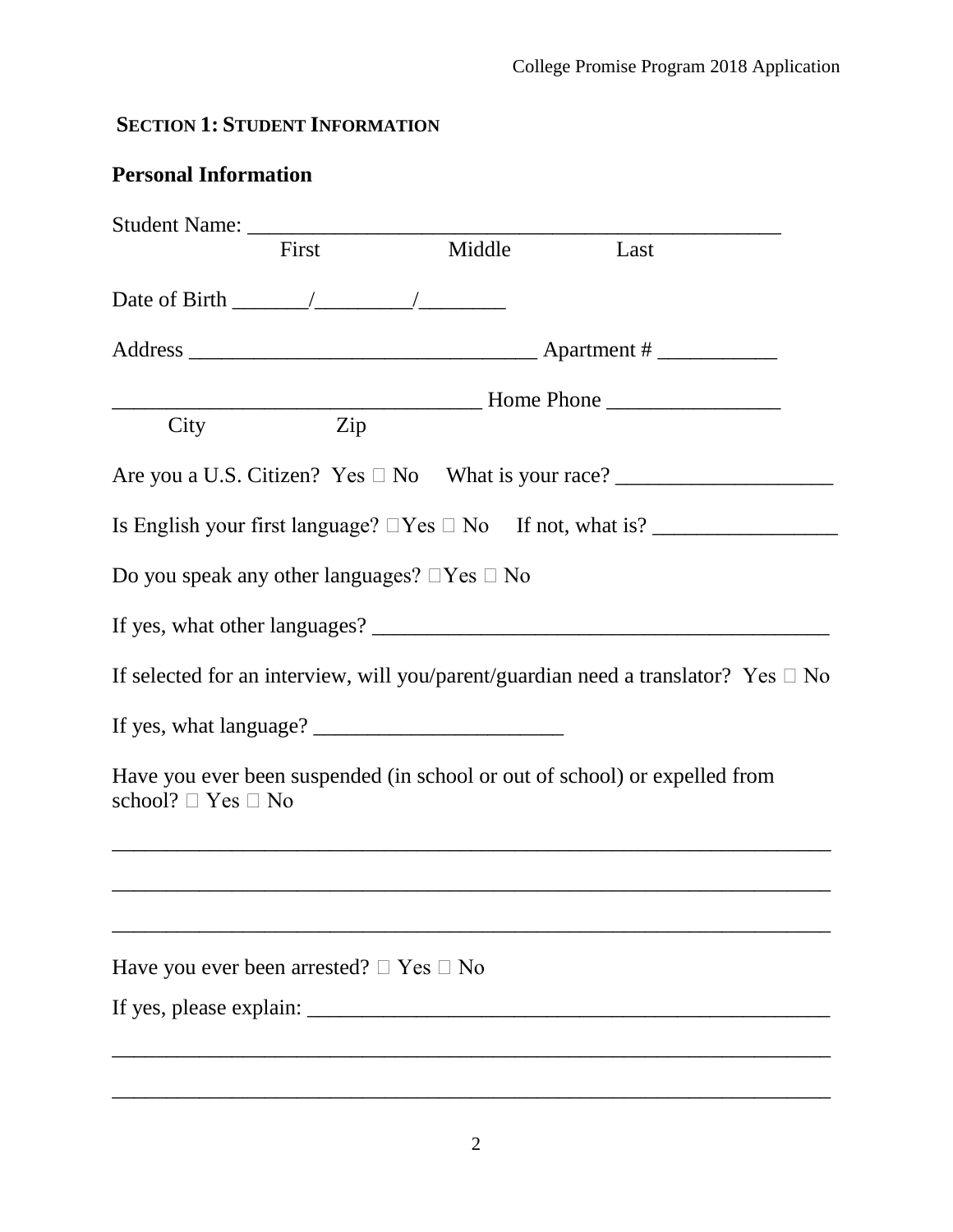# **Household Information**

| Mother First MI Last                              |  |                                                      |                                                                          |      |
|---------------------------------------------------|--|------------------------------------------------------|--------------------------------------------------------------------------|------|
| Date of Birth $\frac{\sqrt{2}}{2}$                |  |                                                      |                                                                          |      |
|                                                   |  | Last grade Completed in School _____________         |                                                                          |      |
| Attended College $\Box$ Yes $\Box$ No             |  |                                                      |                                                                          |      |
| Graduated from College $\Box$ Yes $\Box$ No       |  |                                                      |                                                                          |      |
|                                                   |  |                                                      |                                                                          |      |
| Father First MI Last                              |  |                                                      |                                                                          |      |
| Date of Birth $\frac{\sqrt{2}}{2}$                |  |                                                      |                                                                          |      |
|                                                   |  | Last grade Completed in School _____________         |                                                                          |      |
| Attended College $\Box$ Yes $\Box$ No             |  |                                                      |                                                                          |      |
| Graduated from College $\Box$ Yes $\Box$ No       |  |                                                      |                                                                          |      |
|                                                   |  |                                                      |                                                                          |      |
| Date of Birth $\frac{\sqrt{2}}{2}$                |  | First                                                | $\mathbf{M}$ I                                                           | Last |
|                                                   |  | Last grade Completed in School ____________          |                                                                          |      |
| Attended College $\Box$ Yes $\Box$ No             |  |                                                      |                                                                          |      |
| Graduated from College $\Box$ Yes $\Box$ No       |  |                                                      |                                                                          |      |
| Student Lives with (please circle all that apply) |  |                                                      |                                                                          |      |
| $\Box$ Mother                                     |  | $\Box$ Stepmother $\Box$ Grandmother $\Box$ Guardian |                                                                          |      |
|                                                   |  |                                                      | $\Box$ Father $\Box$ Stepfather $\Box$ Grandfather $\Box$ Foster parents |      |
|                                                   |  |                                                      |                                                                          |      |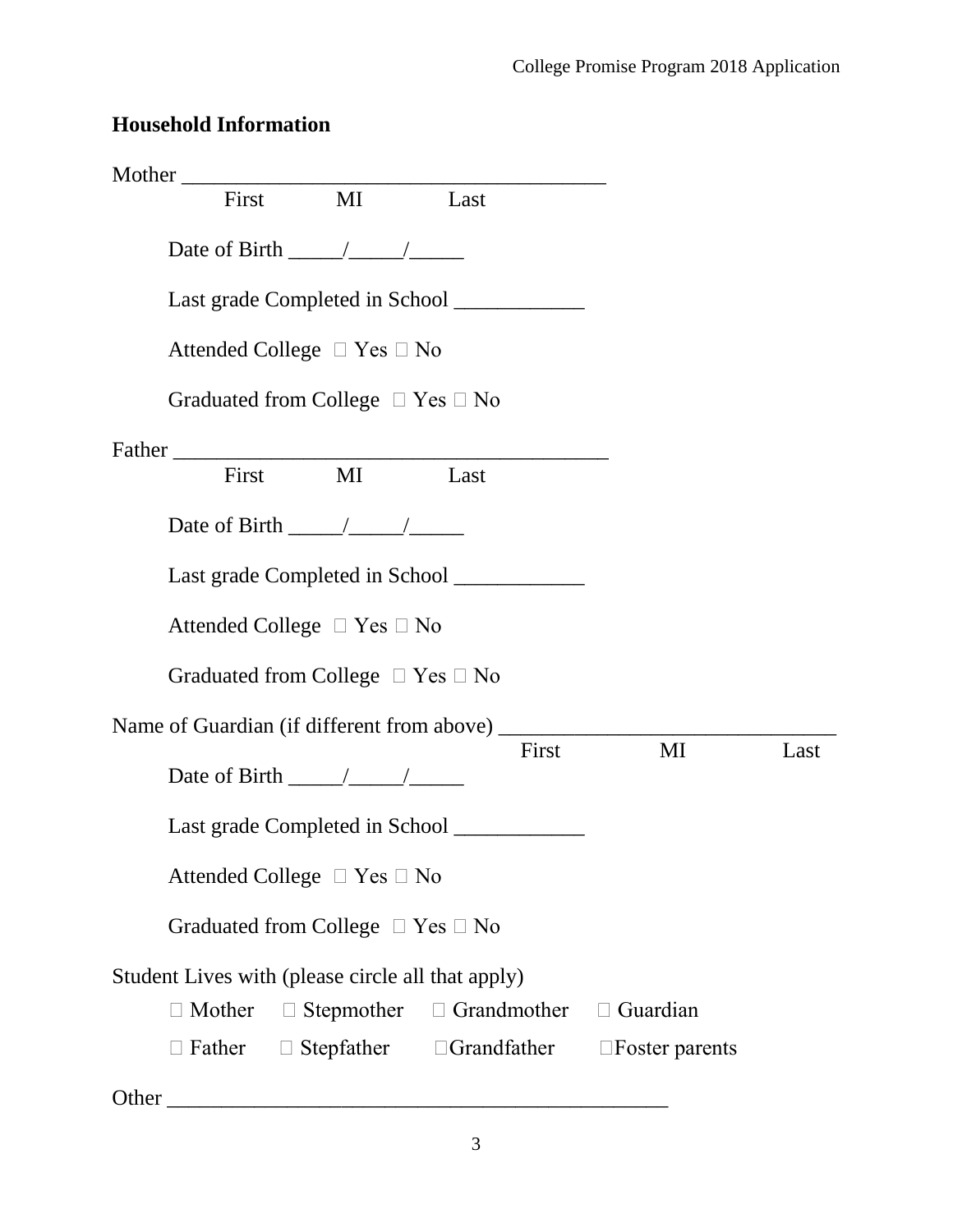| Name | Age | Relationship | Last Grade<br>Completed |
|------|-----|--------------|-------------------------|
|      |     |              |                         |
|      |     |              |                         |
|      |     |              |                         |
|      |     |              |                         |

Please list the people **living in** the home other than the student applicant:

Other Siblings **living outside** the home:

| Name | Age | Relationship   |  | Currently<br>Attending<br>School    | <b>Last Grade</b><br>Completed |
|------|-----|----------------|--|-------------------------------------|--------------------------------|
|      |     | Brother        |  | Sister $\Box$ Yes $\Box$ No         |                                |
|      |     |                |  | Brother Sister $\Box$ Yes $\Box$ No |                                |
|      |     | Brother        |  | Sister $\Box$ Yes $\Box$ No         |                                |
|      |     | Brother        |  | Sister $\Box$ Yes $\Box$ No         |                                |
|      |     |                |  | Brother Sister $\Box$ Yes $\Box$ No |                                |
|      |     | Brother Sister |  | $\Box$ Yes $\Box$ No                |                                |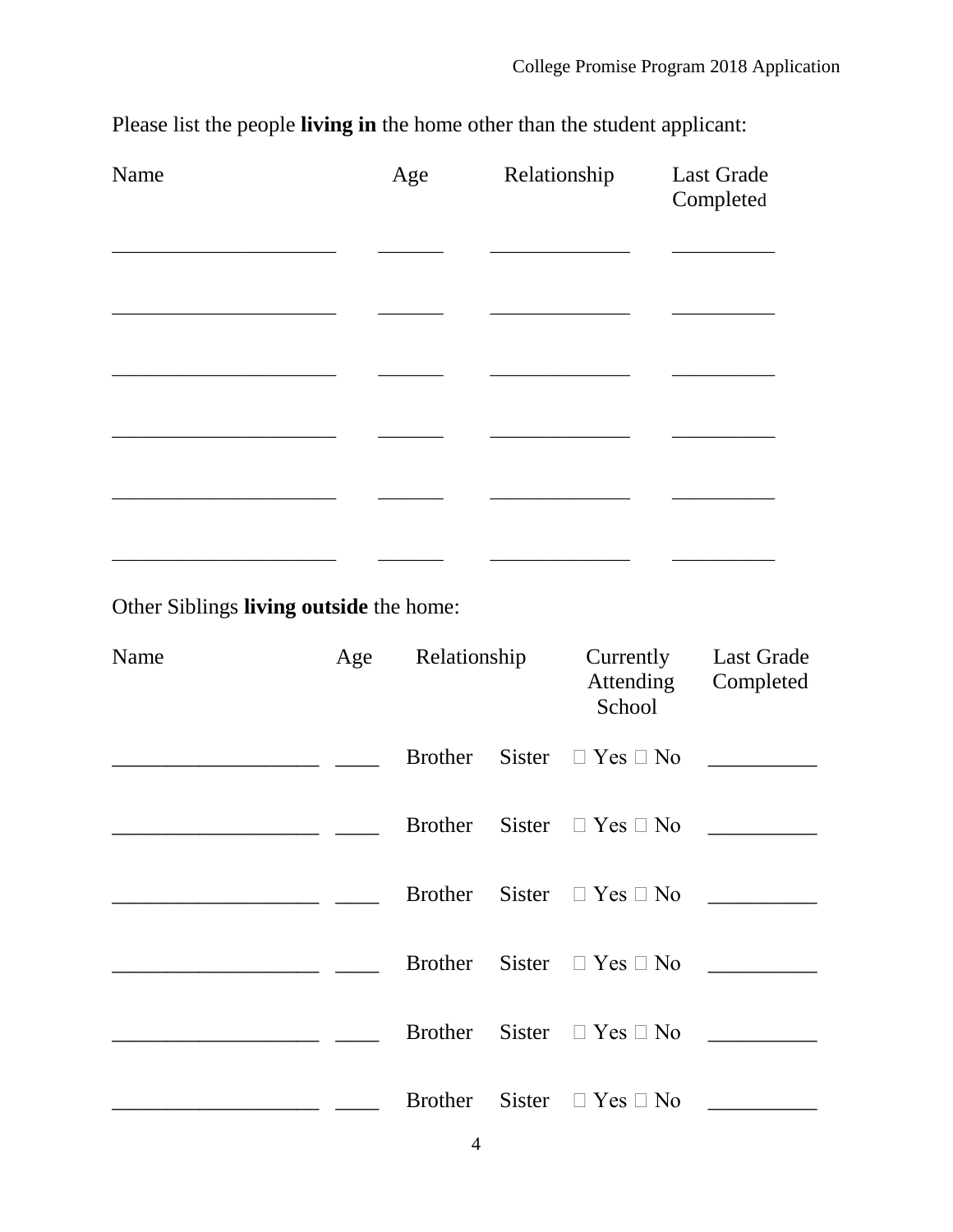**Special Circumstances:** Are there any other special circumstances that you would like to share with us about your situation such as: living arrangements, income, family history, etc.?

\_\_\_\_\_\_\_\_\_\_\_\_\_\_\_\_\_\_\_\_\_\_\_\_\_\_\_\_\_\_\_\_\_\_\_\_\_\_\_\_\_\_\_\_\_\_\_\_\_\_\_\_\_\_\_\_\_\_\_\_\_\_\_\_\_\_\_\_\_\_\_\_

\_\_\_\_\_\_\_\_\_\_\_\_\_\_\_\_\_\_\_\_\_\_\_\_\_\_\_\_\_\_\_\_\_\_\_\_\_\_\_\_\_\_\_\_\_\_\_\_\_\_\_\_\_\_\_\_\_\_\_\_\_\_\_\_\_\_\_\_\_\_\_\_

\_\_\_\_\_\_\_\_\_\_\_\_\_\_\_\_\_\_\_\_\_\_\_\_\_\_\_\_\_\_\_\_\_\_\_\_\_\_\_\_\_\_\_\_\_\_\_\_\_\_\_\_\_\_\_\_\_\_\_\_\_\_\_\_\_\_\_\_\_\_\_\_

\_\_\_\_\_\_\_\_\_\_\_\_\_\_\_\_\_\_\_\_\_\_\_\_\_\_\_\_\_\_\_\_\_\_\_\_\_\_\_\_\_\_\_\_\_\_\_\_\_\_\_\_\_\_\_\_\_\_\_\_\_\_\_\_\_\_\_\_\_\_\_\_

\_\_\_\_\_\_\_\_\_\_\_\_\_\_\_\_\_\_\_\_\_\_\_\_\_\_\_\_\_\_\_\_\_\_\_\_\_\_\_\_\_\_\_\_\_\_\_\_\_\_\_\_\_\_\_\_\_\_\_\_\_\_\_\_\_\_\_\_\_\_\_\_

\_\_\_\_\_\_\_\_\_\_\_\_\_\_\_\_\_\_\_\_\_\_\_\_\_\_\_\_\_\_\_\_\_\_\_\_\_\_\_\_\_\_\_\_\_\_\_\_\_\_\_\_\_\_\_\_\_\_\_\_\_\_\_\_\_\_\_\_\_\_\_\_

 $\mathcal{L}_\mathcal{L} = \{ \mathcal{L}_\mathcal{L} = \{ \mathcal{L}_\mathcal{L} = \{ \mathcal{L}_\mathcal{L} = \{ \mathcal{L}_\mathcal{L} = \{ \mathcal{L}_\mathcal{L} = \{ \mathcal{L}_\mathcal{L} = \{ \mathcal{L}_\mathcal{L} = \{ \mathcal{L}_\mathcal{L} = \{ \mathcal{L}_\mathcal{L} = \{ \mathcal{L}_\mathcal{L} = \{ \mathcal{L}_\mathcal{L} = \{ \mathcal{L}_\mathcal{L} = \{ \mathcal{L}_\mathcal{L} = \{ \mathcal{L}_\mathcal{$ 

## **High School Information**

Does your family plan to move next year?  $\Box$  Yes  $\Box$  No

If Yes: When? \_\_\_\_\_\_\_\_\_\_\_\_\_\_\_\_ Where? \_\_\_\_\_\_\_\_\_\_\_\_\_\_\_\_\_\_\_\_\_\_\_\_\_

What school do you plan on attending in  $9<sup>th</sup>$  grade?

 $\overline{a_1}$  ,  $\overline{a_2}$  ,  $\overline{a_3}$  ,  $\overline{a_4}$  ,  $\overline{a_5}$  ,  $\overline{a_6}$  ,  $\overline{a_7}$  ,  $\overline{a_8}$  ,  $\overline{a_9}$  ,  $\overline{a_9}$  ,  $\overline{a_9}$  ,  $\overline{a_9}$  ,  $\overline{a_9}$  ,  $\overline{a_9}$  ,  $\overline{a_9}$  ,  $\overline{a_9}$  ,  $\overline{a_9}$  ,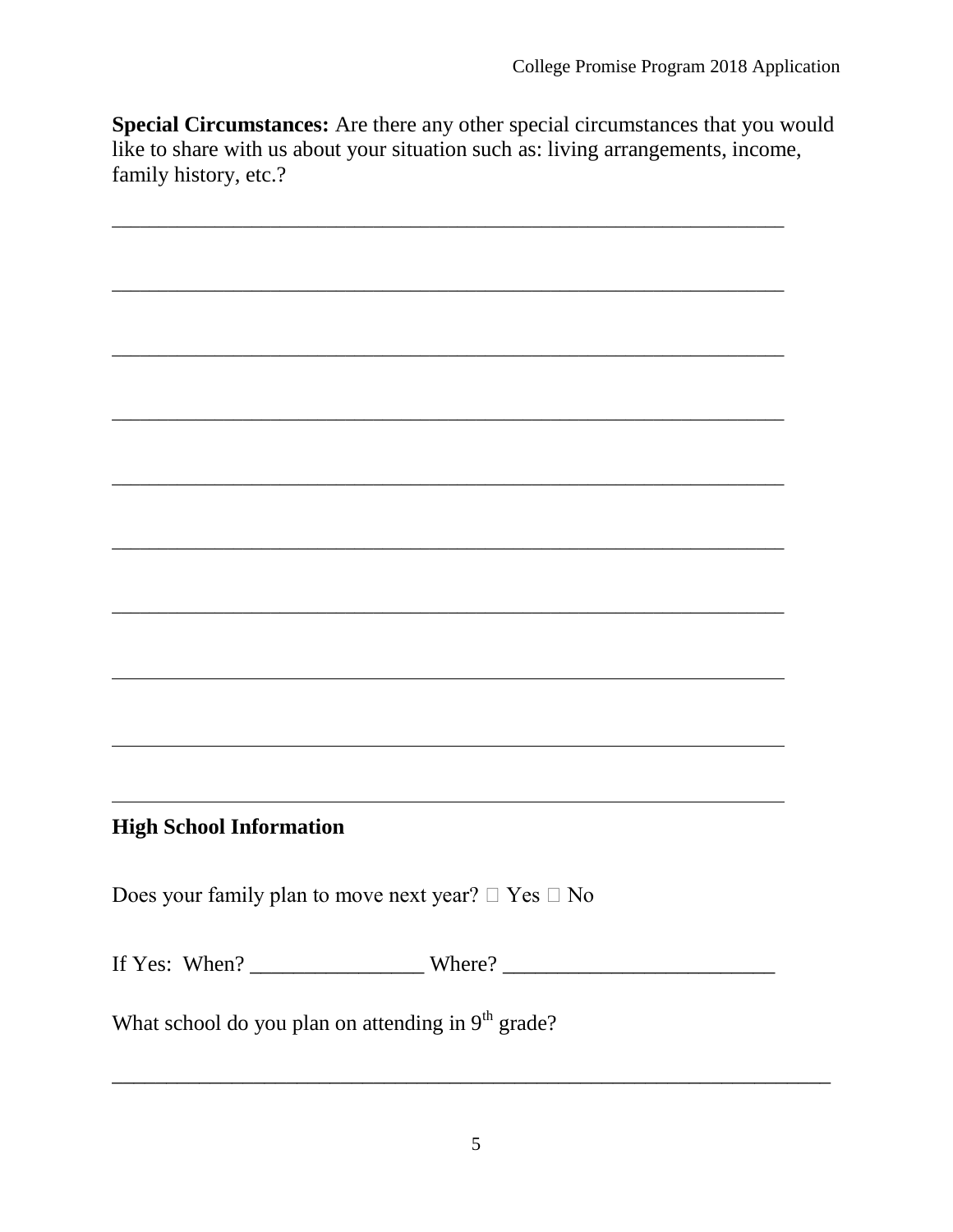## **Extracurricular Information**

Please provide a complete list of your clubs, activities, interests, strengths, hobbies, or awards you have received at school, church, and community. Also any work experiences you may have. Please print your information and attach a separate sheet of paper if additional space is needed for your answers.

| 1.                        |  |
|---------------------------|--|
| $\overline{2}$ .          |  |
| $\overline{3}$ .          |  |
| 4.                        |  |
| 5.                        |  |
| 6.                        |  |
| $\overline{7}$            |  |
| $\overline{\mathbf{8}}$ . |  |
| 9.                        |  |
| $\overline{10}$ .         |  |
| $\overline{11}$ .         |  |
| 12.                       |  |
| 13.                       |  |
| 14.                       |  |
| $\overline{15}$ .         |  |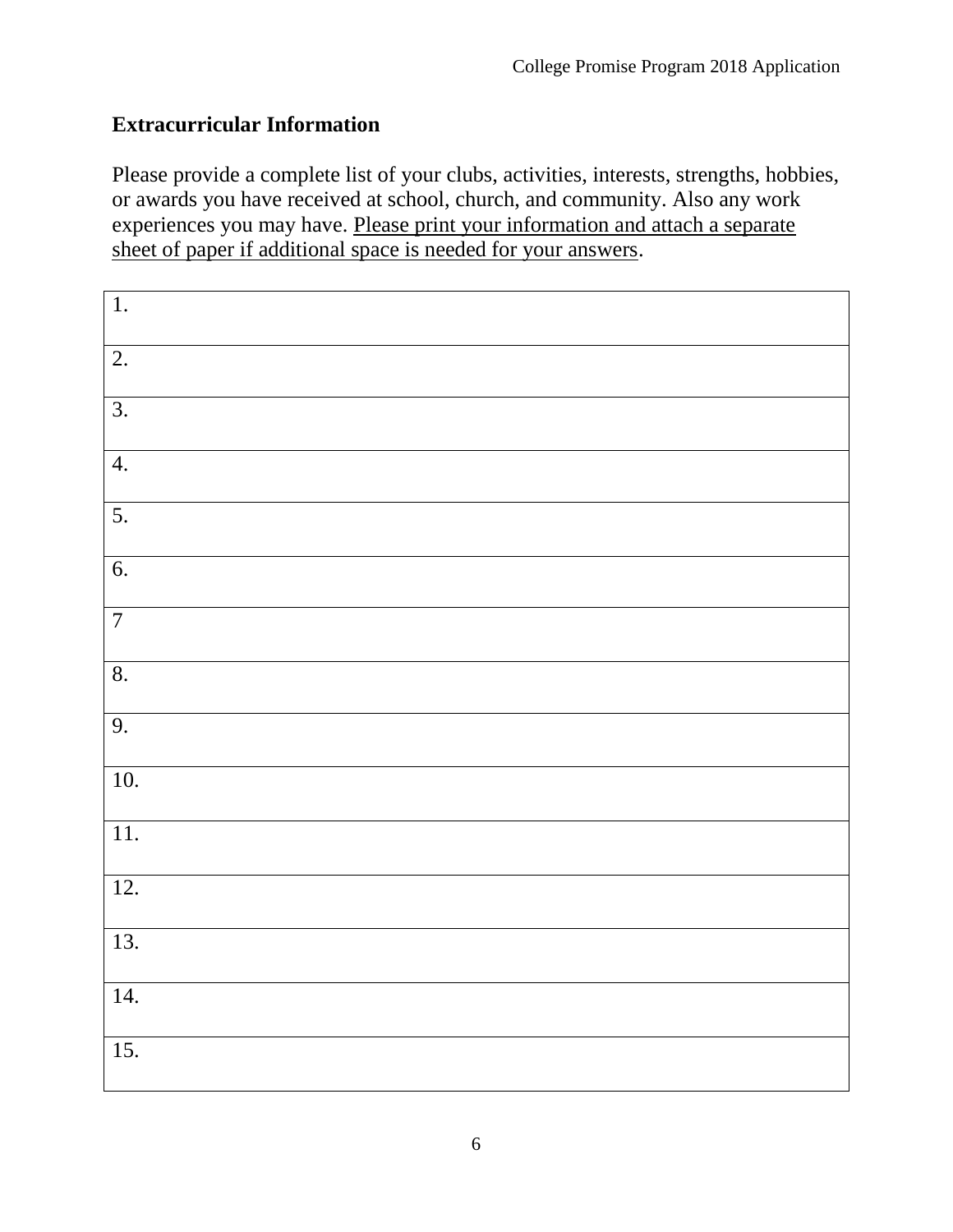#### **Student Statements**

Each question must be answered, and answers must be handwritten by the student. Write as much detail as possible. Use additional paper if necessary.

1. Why do you want to be in this program?

2. Why do you want to go to college?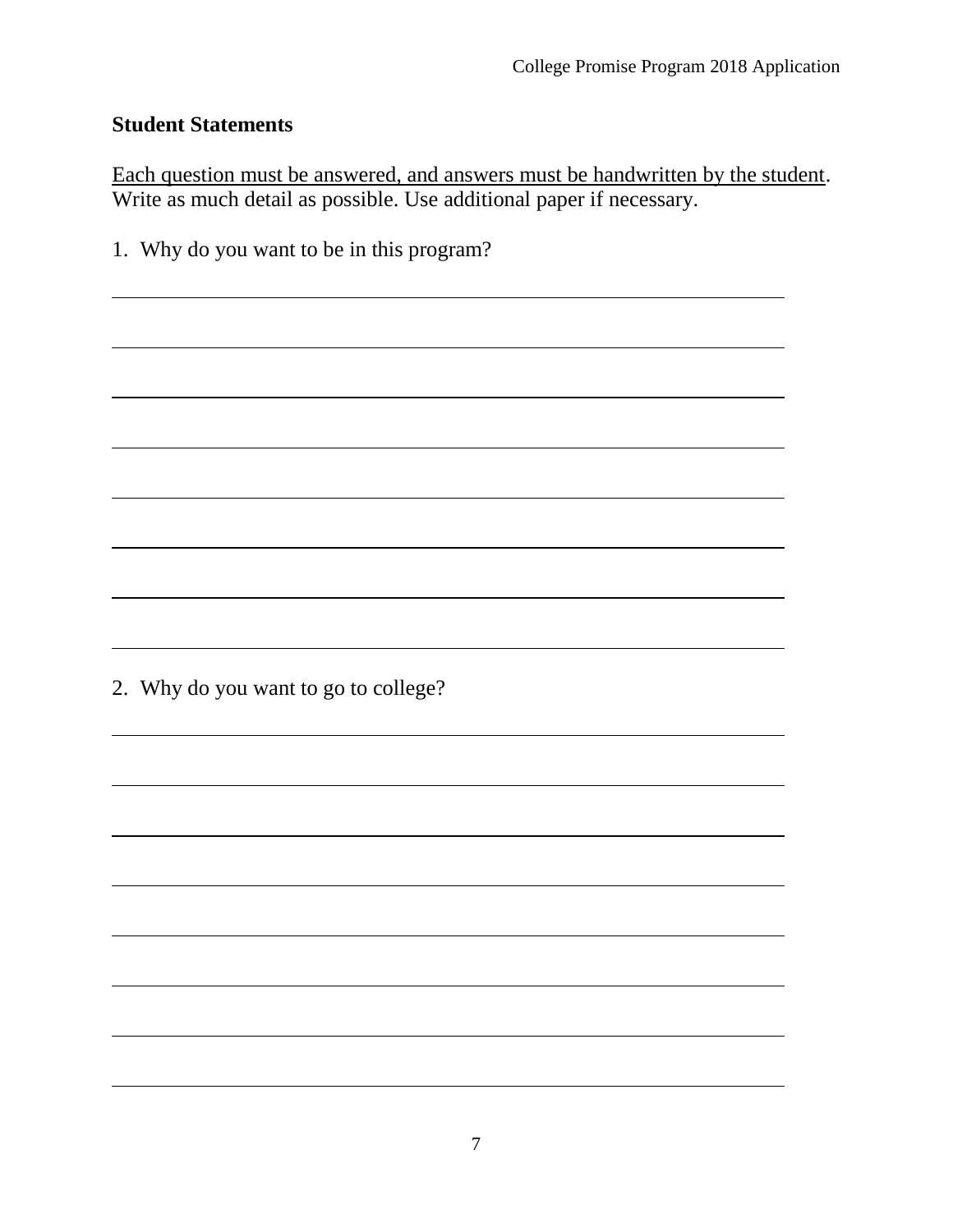| 3. What is your favorite subject? Why?       |
|----------------------------------------------|
|                                              |
|                                              |
|                                              |
|                                              |
|                                              |
|                                              |
|                                              |
|                                              |
|                                              |
| 4. What do you like to do in your free time? |
|                                              |
|                                              |
|                                              |
|                                              |
|                                              |
|                                              |
|                                              |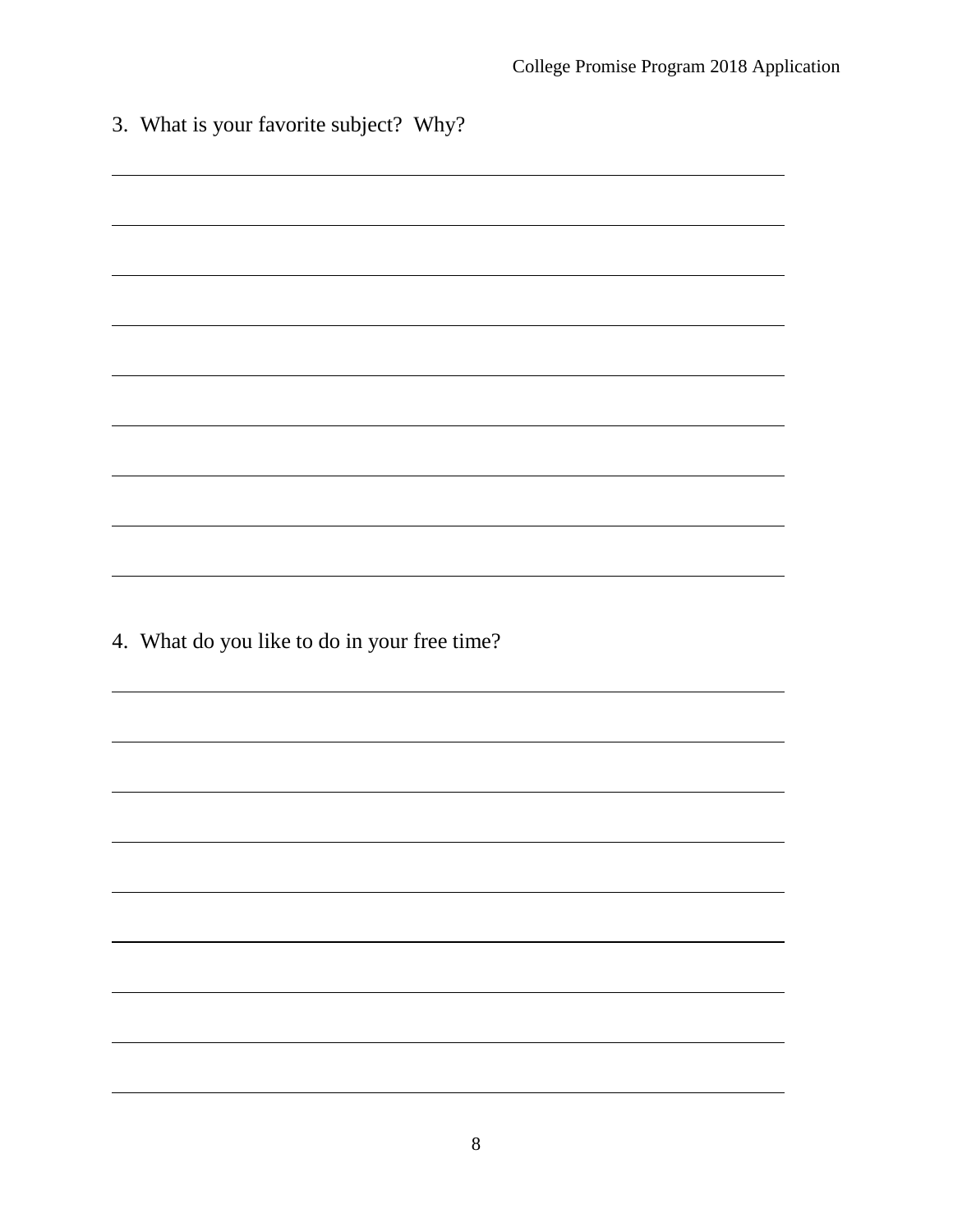| 5. What person do you admire the most?                                                 |  |
|----------------------------------------------------------------------------------------|--|
|                                                                                        |  |
|                                                                                        |  |
|                                                                                        |  |
|                                                                                        |  |
|                                                                                        |  |
|                                                                                        |  |
|                                                                                        |  |
|                                                                                        |  |
|                                                                                        |  |
|                                                                                        |  |
|                                                                                        |  |
|                                                                                        |  |
| 6. What is the most difficult situation you have ever faced? How did you handle<br>it? |  |
|                                                                                        |  |
|                                                                                        |  |
|                                                                                        |  |
|                                                                                        |  |
|                                                                                        |  |
|                                                                                        |  |
|                                                                                        |  |
|                                                                                        |  |
|                                                                                        |  |
|                                                                                        |  |
|                                                                                        |  |
|                                                                                        |  |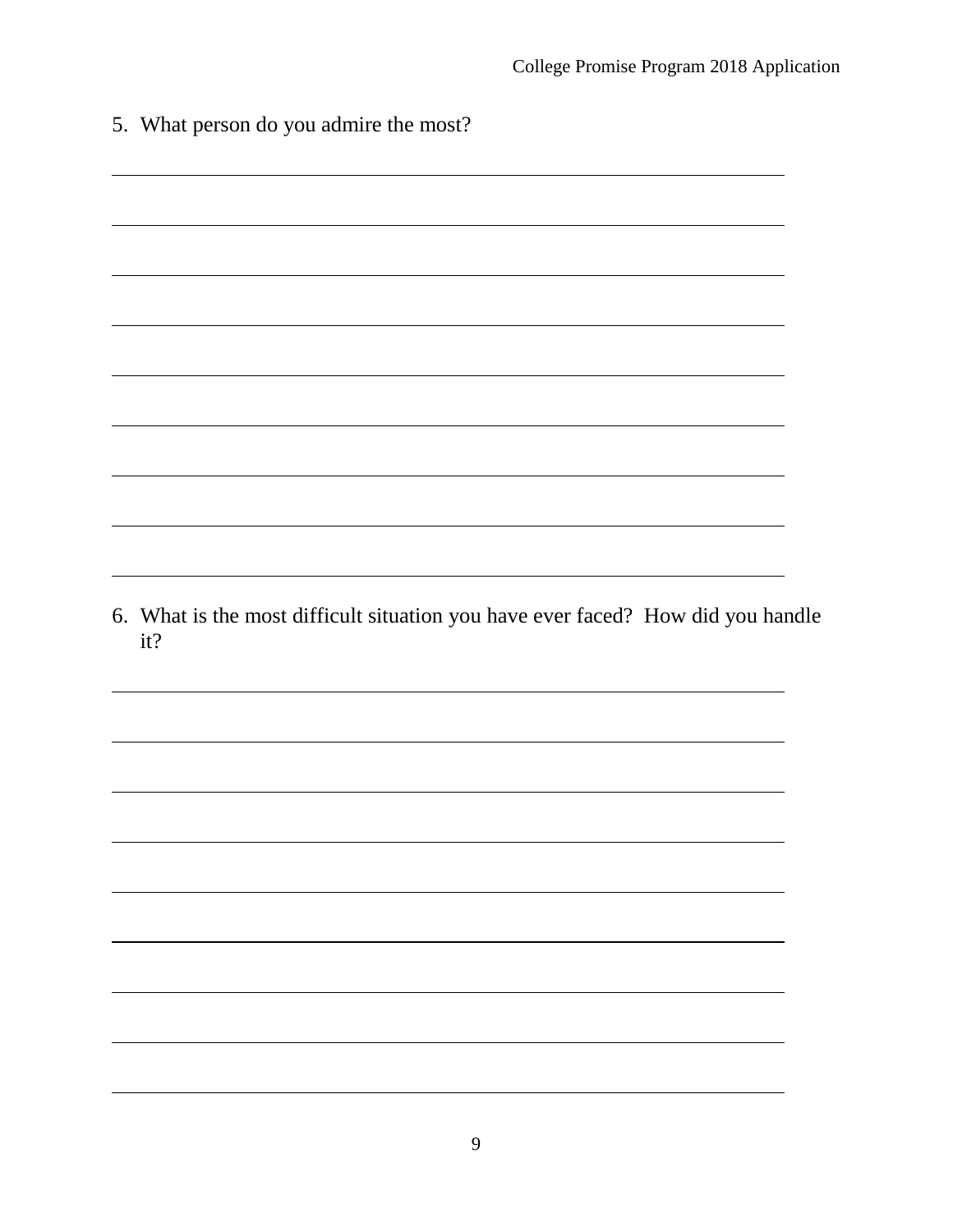## **SECTION 2: PARENT/GUARDIAN INFORMATION**

## **Personal Information**

| <b>Parent/Guardian 1</b> | <b>Parent/Guardian 2</b> |
|--------------------------|--------------------------|
| Name:                    | Name:                    |
|                          |                          |
| Cell Phone:              | Cell Phone:              |
|                          |                          |
| Home Phone:              | Home Phone:              |
|                          |                          |
| <b>Work Phone:</b>       | <b>Work Phone:</b>       |
|                          |                          |
| Email:                   | Email:                   |
|                          |                          |

# **Employment Information**

| <b>Parent/Guardian 1</b>               | <b>Parent/Guardian 2</b>               |
|----------------------------------------|----------------------------------------|
| (Same as above)                        | (Same as above)                        |
| Employer:                              | Employer:                              |
| Occupation:                            | Occupation:                            |
| <b>Business Address:</b>               | <b>Business Address:</b>               |
| Number of Years with Current           | Number of Years with Current           |
| Employer:                              | Employer:                              |
| Gross Monthly Salary (before any taxes | Gross Monthly Salary (before any taxes |
| or deductions): \$                     | or deductions): \$                     |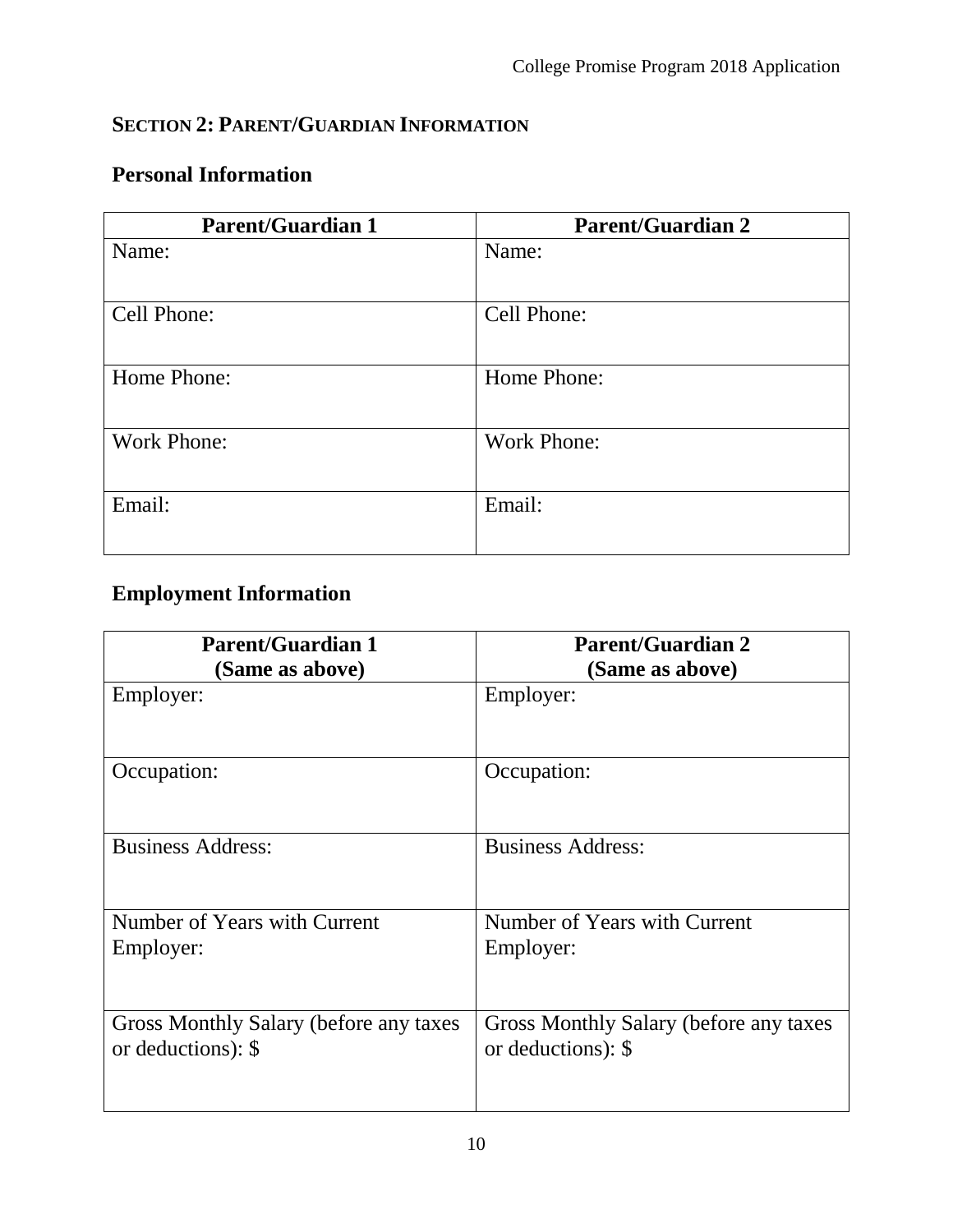#### **INCOME INFORMATION**

What is your total annual (yearly) household income (include all household members)?

 $\sim$ 

Are you eligible for any Federal Assistance Programs? (Circle all that apply)

SNAP/Food Stamps TANF Medicaid SSI or SSA Other:

If yes, please list the type of service and the amount received per month (attach proof of service[s] to application):

Type of Service Amount per Month \_\_\_\_\_\_\_\_\_\_\_\_\_\_\_\_\_\_\_\_\_\_\_\_\_\_\_\_\_\_\_\_\_\_\_\_ \_\_\_\_\_\_\_\_\_\_\_\_\_\_\_\_\_\_\_\_ \_\_\_\_\_\_\_\_\_\_\_\_\_\_\_\_\_\_\_\_\_\_\_\_\_\_\_\_\_\_\_\_\_\_\_\_ \_\_\_\_\_\_\_\_\_\_\_\_\_\_\_\_\_\_\_\_ \_\_\_\_\_\_\_\_\_\_\_\_\_\_\_\_\_\_\_\_\_\_\_\_\_\_\_\_\_\_\_\_\_\_\_\_ \_\_\_\_\_\_\_\_\_\_\_\_\_\_\_\_\_\_\_\_ \_\_\_\_\_\_\_\_\_\_\_\_\_\_\_\_\_\_\_\_\_\_\_\_\_\_\_\_\_\_\_\_\_\_\_\_ \_\_\_\_\_\_\_\_\_\_\_\_\_\_\_\_\_\_\_\_ \_\_\_\_\_\_\_\_\_\_\_\_\_\_\_\_\_\_\_\_\_\_\_\_\_\_\_\_\_\_\_\_\_\_\_\_ \_\_\_\_\_\_\_\_\_\_\_\_\_\_\_\_\_\_\_\_

Do you receive/are you supposed to receive child support or alimony?  $\Box$  Yes  $\Box$  No

If yes, how much per month **(**attach proof of support to application**)**? \$\_\_\_\_\_\_\_\_\_

Do you pay child support?  $\Box$  Yes  $\Box$  No Do you pay alimony?  $\Box$  Yes  $\Box$  No

If yes, how much per month **(**attach proof of payment to application**)**? \$\_\_\_\_\_\_\_\_\_